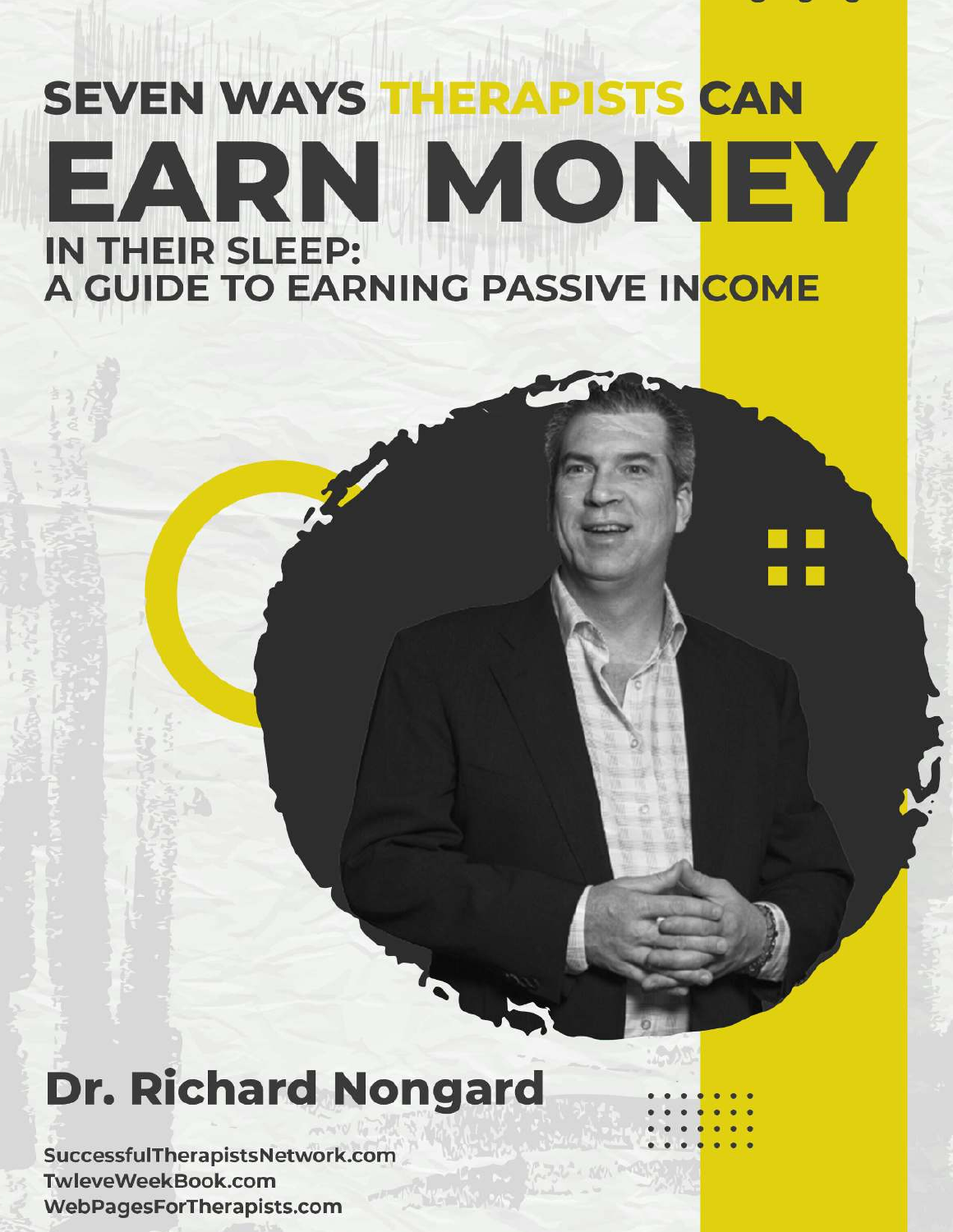There are many products and services counselors can create or offer that earn passive income. There is no better income than passive income, this is money you make while you sleep! Since 1994 I have been earning a significant part of my income passively, and with ongoing royalties and online sales.

One thing that all mental health professionals can do is create information products such as e-books or online courses. These can be about any topic related to mental health, and they can be an excellent source of passive income.



Another option is to create a blog or podcast and generate income through advertising or sponsorships. This does require some work on a regular basis, but it can be a great way to earn money while helping others.

There are many ways for mental health professionals to earn passive income. By creating information products, blogging or podcasts, or partnering with other businesses, you can make money while you sleep. Whether you're looking to increase your income or simply supplement your current practice, passive income is a great option.



Dr. Richard Nongard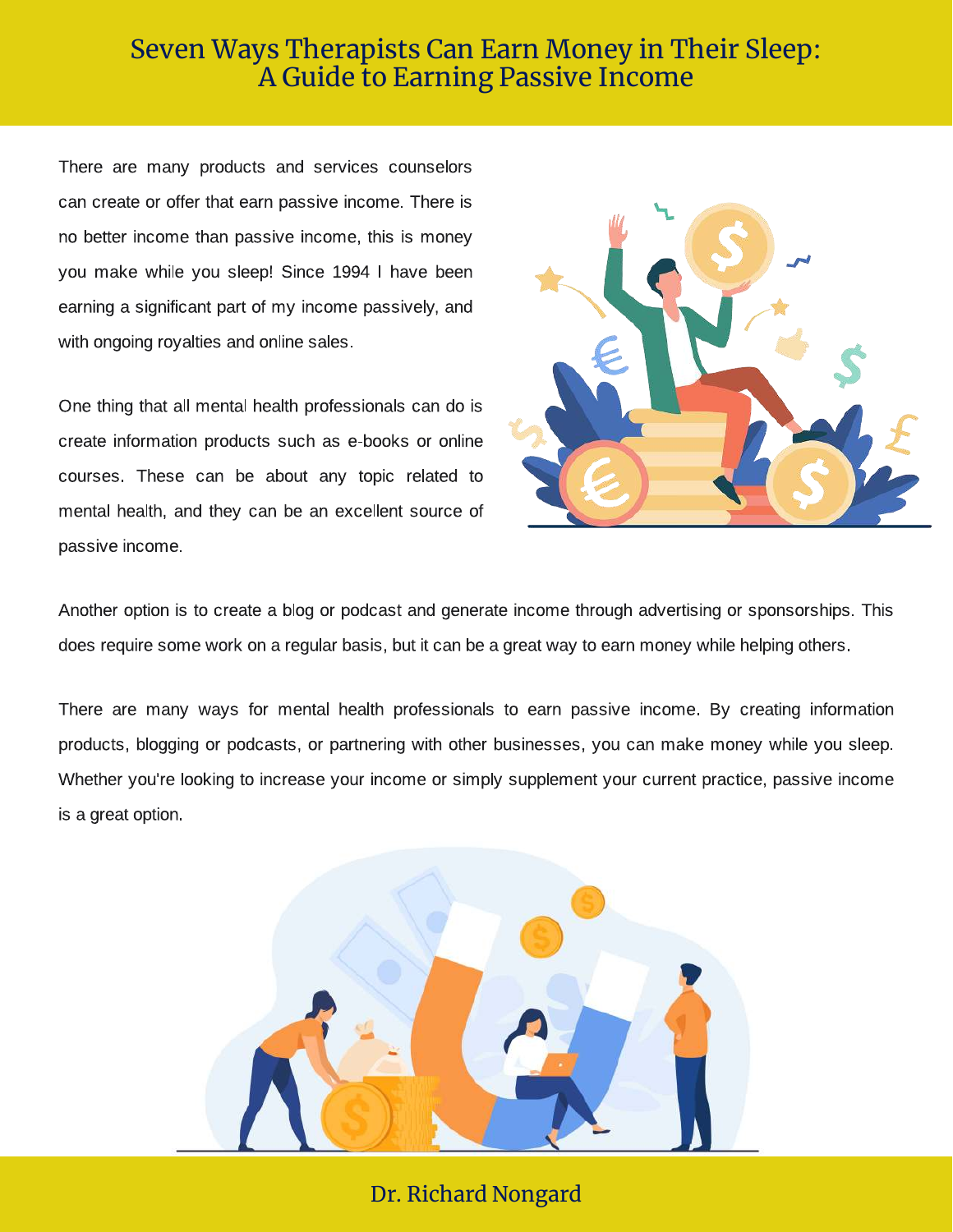## **1. Develop an online course teaching your counseling method.**

Short online courses are easy to create. You can use your cellphone as a video camera, a ring light for professional lighting, and a wireless microphone for high quality sound. Basic editing software is free and probably came with the computer you use. Other professionals will pay for courses you teach, even if you do not jump through the hoops of getting continuing education approval if you are teaching something of value that will help them.



You can also get state board approval and offer these courses for continuing education hours. It is easy to create a membership website in WordPress and using a learning management system plug-in to restrict the contents to those who pay for your course.

I create self-help courses for laymen, and short how-to courses for other therapists, and full-length continuing education courses for other mental health professionals. All of them earn me money. Once a course is done, it is done forever, and you can make money five years from now for work you did today.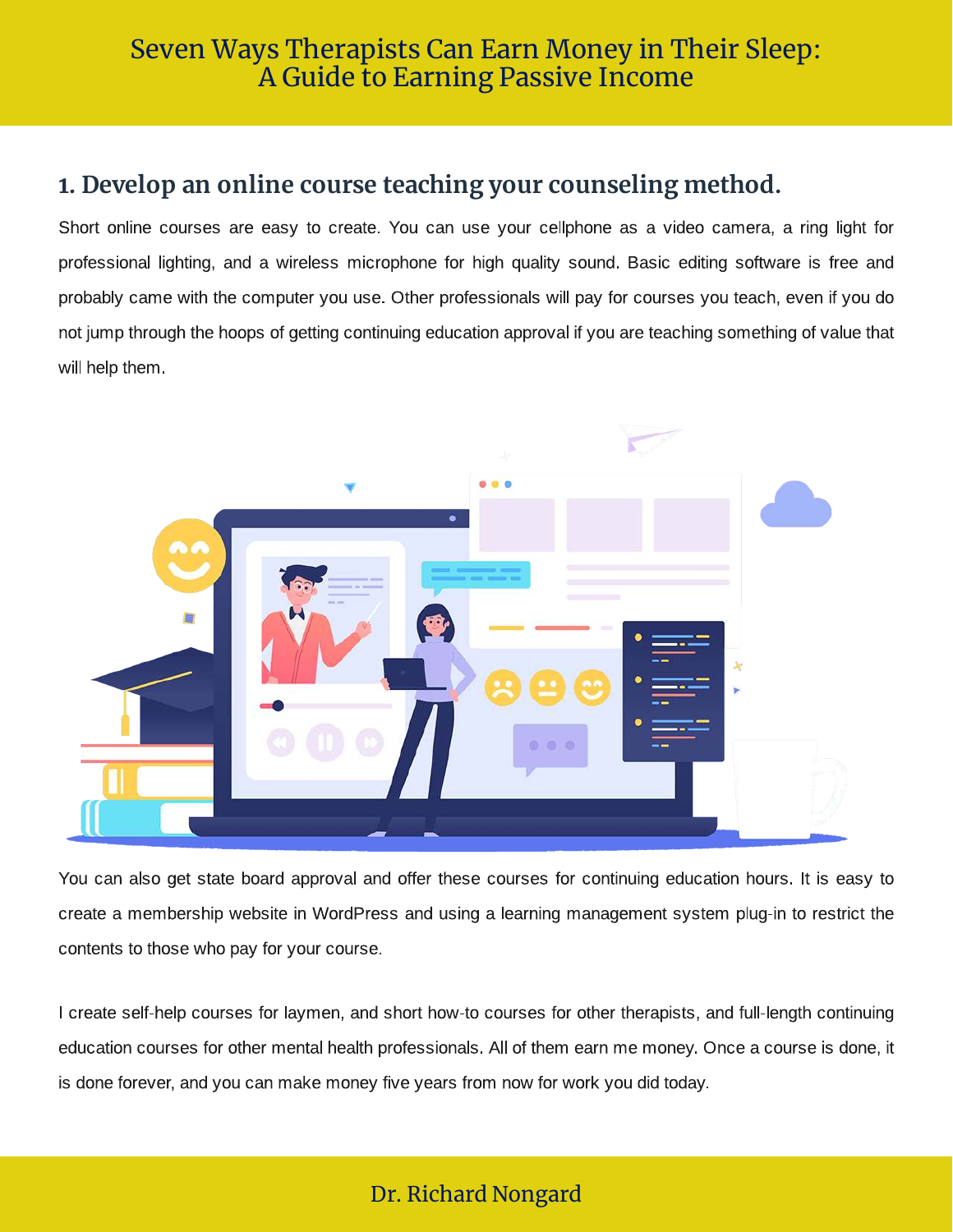## **2. Create a workbook with exercises for mental health issues**

The very first product I create was a spiral bound workbook titled, "The First Three Steps" and it was a workbook I created in 1994 for substance abuse clients. It is about 30 pages. There is a reading assignment, and explanation of each concept, and then places for clients to write answers that help them gain insight. I sold the booklet for \$12 in 1994. Today, the same workbook is still on sale, but now it is \$49.00. I sell them to other therapists, to treatment centers, and to individuals looking to use them on their own. In the past, these were printed at Office Depot and spiral bound. Today, I use print on demand services, and print as few or as many as I need and have them shipped to me. My cost is about \$3 each.

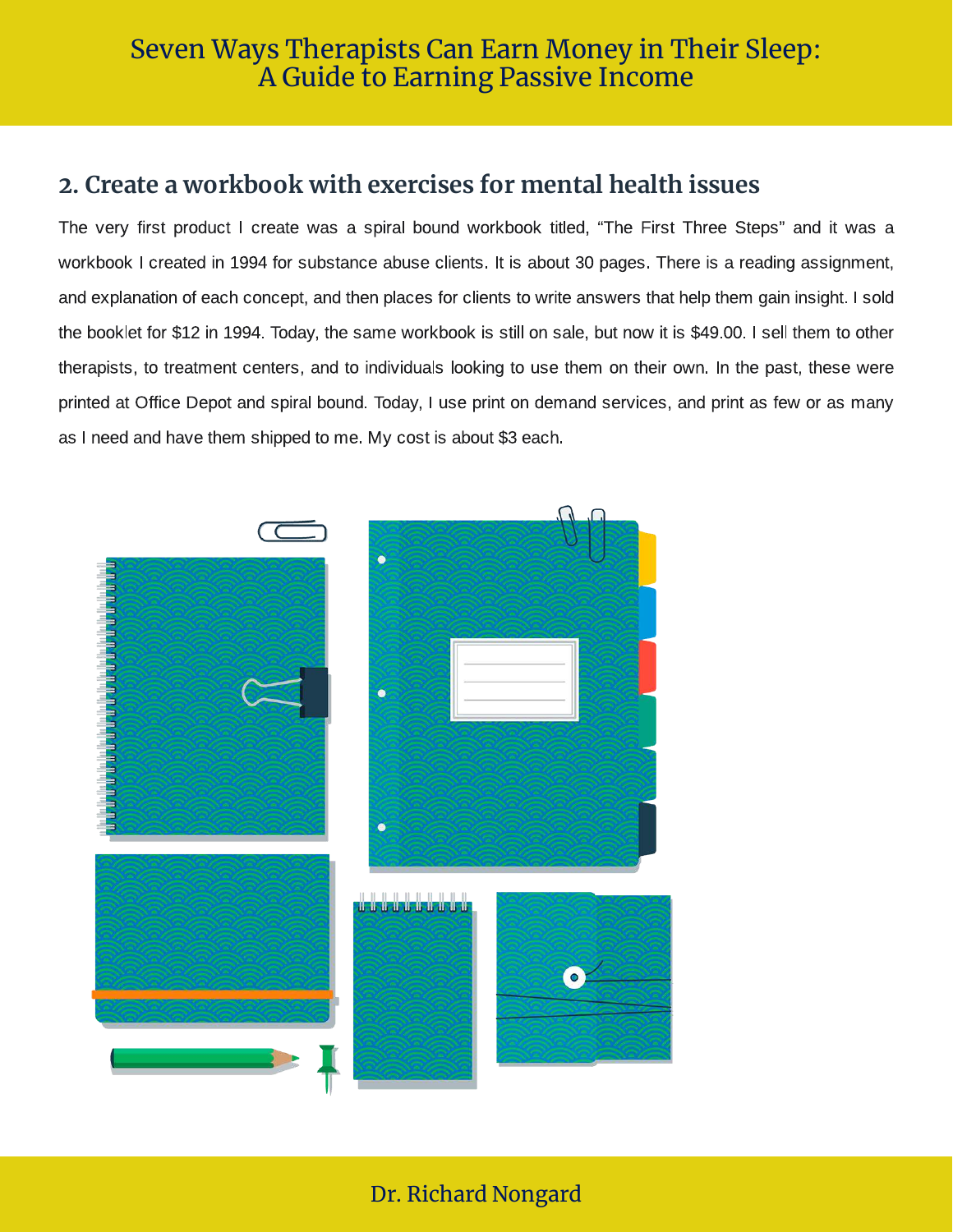## **3. Write an eBook on a counseling topic**

The single best way to create passive income is to write a book. I teach a course at TwelveWeekBook.com to other therapists that shows professionals how to write and publish an eBook, paperback, and hardcover book and get it on Amazon and in other bookstores worldwide.

In this course, I have created chapter generator templates that let you fill in your writing into the format bestselling nonfiction books use and I make it super easy to generate a great book that is ideally 20-30k words. Over the past few years hundreds of other therapists have published a book following my ideas, and you can too. Although my course gives you the templates, and the video tutorials for getting an ISBN number, and how to self-publish, you can also find this information online.



If you decide to publish a book, know that you should never pay anyone to publish. This is always a rip-off. If a publishing company has a "book package" to offer you so that you can publish, this is completely unnecessary and a huge waste of money. Simply write your content, hire an editor (they are inexpensive), a formatter, and a cover designer and upload to publishing platforms like KDP and IngramSpark. Every book I produce is available through bookstores worldwide, and I spend abut \$500 outsourcing editing, formatting, and cover art. Do not be taken advantage of by vanity press publishers who ask you to pay for publishing.

If you write a few books, you now have "back catalog" and this creates synergy and will help you sell more books. I have written 28 books and a large part of my income comes from these royalties. The best part? Royalties last forever. Once you do the work, you can get paid forever. I am still getting paid for books I wrote in the 1990s.

#### Learn more at TwelveWeekBook.com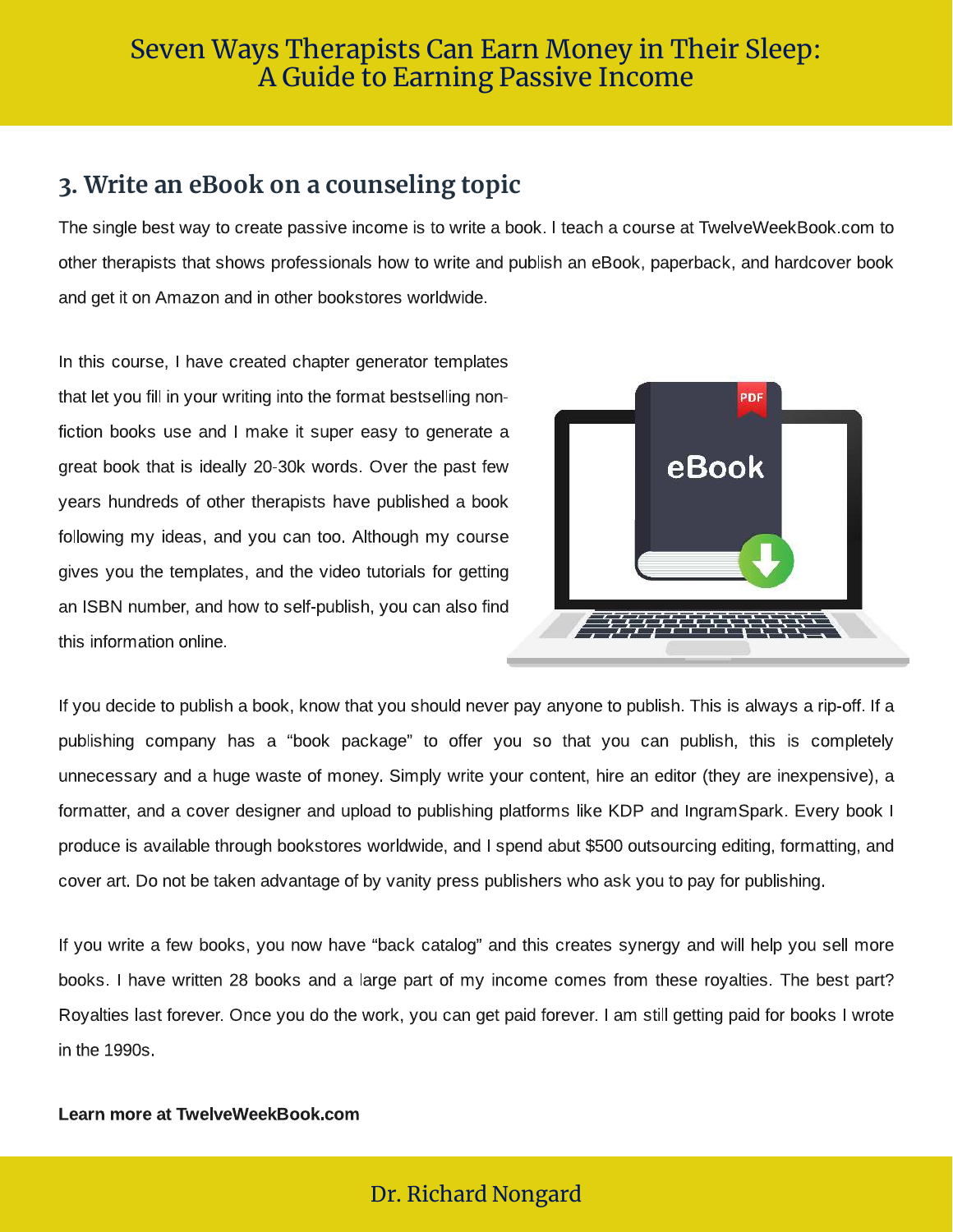## **4. Create a guided meditation album**

I have created many different guided meditation recordings and self-hypnosis sessions which I sell on Amazon, iTunes, and Google Play. In years gone by I sold cassettes and CD's but now that is entirely unnecessary. You can produce a professional guided mediation or self-hypnosis recording and list it on numerous websites as a download and collect passive income for years. Some of these make me a few dollars a month, some of these earn me a lot of money. But once you do the work using the free software already on your computer, you never have to do the work again but you can get paid forever.

## **5. Create a blog and monetize it with ads or affiliate marketing**

Blogging is old school, but it is here to stay. By blogging regularly, you are telling the search engines that your website has new and useful content, and the result is your search engine ranking will be higher. If you blog becomes popular you can use ads to monetize it or sell products others have created (affiliate marketing) and earn in many cases more than 50% commissions for products sold through your blog.



## **6. Make and sell products like aromatherapy, affirmation cards, or journals in your counseling niche**

These can be produces at a low cost and easily using services similar to publishing print-on-demand services. Cards and topical journals sell well, and you can list these on your website or even on Amazon quickly and easily. Think of it this way, if you have a stack of paper, it might only be worth a few cents. If you put something useful on that paper to someone else, it is now worth several dollars. These types of information products sell well.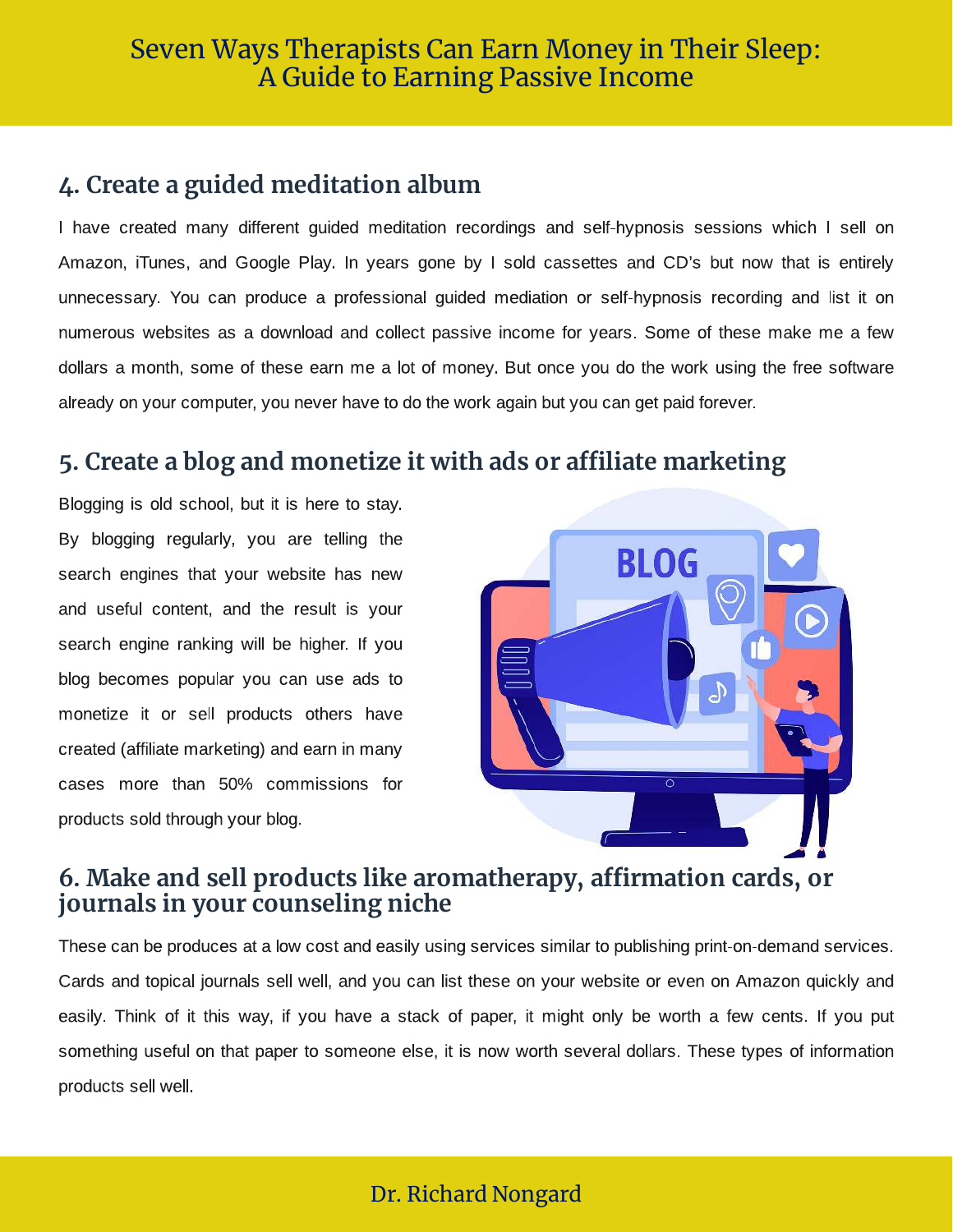### **7. Create community on YouTube, Tik-Toc, Instagram, and Facebook**

You do not need to be a teenage influencer to make money on social media. All you need is to develop community and share something of value. My YouTube channel has millions of views, and I get paid when people worldwide watch my videos. I also send those visitors to my other products, books, and services.

One therapist I am friends with created a channel for anxiety tips on Tik-Toc. He earned almost \$700,000 last year as a result of his efforts by directing people to his online coaching services, his books, and self-help products.

The value of social media is in curating a community of fans who enjoy your contributions. The result is passive income that can last year for decades. I am now going on my fifteenth year of collecting free money from Google (they own YouTube) for videos I made a long time ago.



Some of these ideas can earn you a little money, some of them can earn you a lot of money. All of them are doable by every therapist. Yes, they take a little time, and there is a learning curve for some software and development tools, but none of them are hard to do.

I teach other therapists how to make money. If you want in-depth training showing you the keys to passive income as a therapist reach out to me at SuccessfulTherapistsNewtwork.com